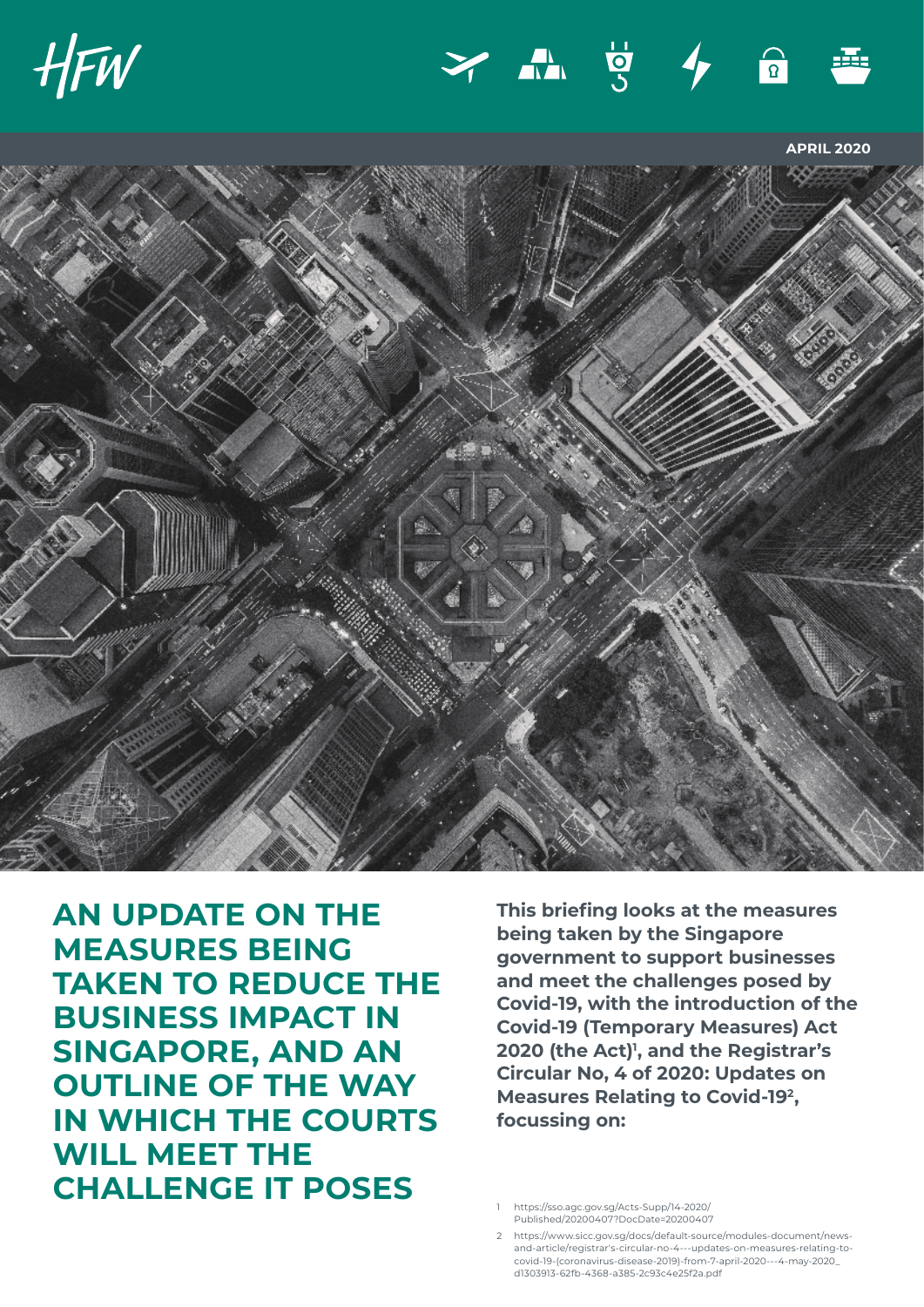- **• The court restrictions on litigating in the Singapore courts from 7 April to 4 May; and**
- **• The temporary relief from liability caused by an inability to perform contracts.**

## **Court restrictions during the pandemic**

### **Hearings:**

In recognition of the impact Covid-19 will have on the courts' ability to hear cases, and in accordance with the Registrar's Circular No, 4 of 2020: Updates on Measures Relating to Covid-19 ( the Circular) hearings scheduled for 7 April to 4 May ( the Relevant Period) will be postponed unless the matter is assessed to be essential and urgent, in which case the hearing will proceed remotely via video conference links, unless directed by the court.

The matters which may be considered essential and urgent are set out in Schedule 1 to the Circular, and include applications:

- **•** for urgent injunctions or search orders
- **•** to set aside an injunction or search order
- **•** for the arrest or release of a vessel
- **•** for the discharge of dangerous or perishable cargo
- **•** for the judicial sale of a vessel, where the safety of the crew is a concern
- **•** under the Building and Construction Industry Security of Payment Act
- **•** for extensions of time or variation of court orders relating to insolvency and restructuring matters
- **•** for stay of execution of a civil judgment

The Circular does provide for judicial discretion to hold hearings not covered under Schedule 1 where for example, the matter is time sensitive, but the Circular expressly states that convenience of the parties is not a factor to be considered.

The Circular provides:

*"Any request for the urgent hearing of any matter which does not fall within Schedule 1 must be accompanied by* 

*reasons explaining why the matter is essential and urgent. In making such a request, parties should note the following:*

- **•** *In determining whether a matter is essential and urgent, the Court will have regard to, among other things, whether the determination of the outcome of the matter is time sensitive, and whether there is any legal requirement for the matter to be heard within any timeframe;*
- **•** *A matter is not essential and urgent merely because it is convenient for the parties to have the matter heard early or as scheduled; and*
- **•** *Parties should not make the request if the preparation, presentation and conduct of the hearing will entail parties breaching safe distancing measures (e.g. if lawyers will have to come into close physical proximity with one another, their staff or their clients). Parties will be required to satisfy the Court that measures are in place to avoid this."*

### **Filing documents with the court:**

The Circular provides that parties are not permitted to visit the court during the Relevant Period, and provides that documents should instead be submitted electronically, and encourage the use of the eLitigation filing system.

### **Time limits:**

The Circular provides that where the hearing is rescheduled parties should seek a time extension for relevant stages; and

For all other stages timelines will continue to apply, but the parties are at liberty to seek a time extension if needed.

HFW/AsiaLegal has already obtained a specific time-limited exemption for our lawyers go into the office for the purposes of working on an application for an arrest of cargo.

## **The COVID-19 (Temporary measures) act 2020 (the Act)**

**• In Summary:** The Act was passed by the Singapore Parliament on 7 April 2020 and commenced on the same day.

- **•** The Act is intended to recognise the burden placed on corporates who encounter difficulty meeting their contractual obligations as a result of Covid-19, and will:
	- prevent parties from issuing proceedings for certain claims for the next 6 to 12 months;
	- limit certain bankruptcy and insolvency proceedings;
	- give flexibility to formal corporate meetings;
	- enable court hearings to be heard remotely (as described above)
- **•** The Act provides for the following key *temporary measures:*
- **•** Relief will apply only to certain defined *scheduled* contracts entered into on or before 24 March 2020, where the obligation is to be performed on or after 1 February 2020.
- **•** Temporary relief from the inability to perform contractual obligations under certain contracts, if that inability is *materially* caused by a COVID -19 event (our emphasis).
- **•** changes to bankruptcy and insolvency laws to increase the debt thresholds for winding up and bankruptcy, and give a safety net to allow businesses to continue to trade while *echnically* insolvent.
- **•** Allow the conduct of certain meetings, such as AGMs, to continue using alternative arrangements to avoid the need for personal attendance.
- **•** The key consideration is what is meant by *"material"*. No guidance is given and so it is expected that consideration will have to be had to general case law on exceptions and or force majeure or similar clauses that provide for "material" breach or "materiality". From comments made by the Minister of Law in Parliament it may be interpreted that the intention is to confine the protection to where because of the impact of Covid-19 it would not be 'fair' to hold one party to their obligations without relief.
- **•** The freeze on arbitral proceedings only applies to the local Arbitration Act. International commercial arbitrations, which are governed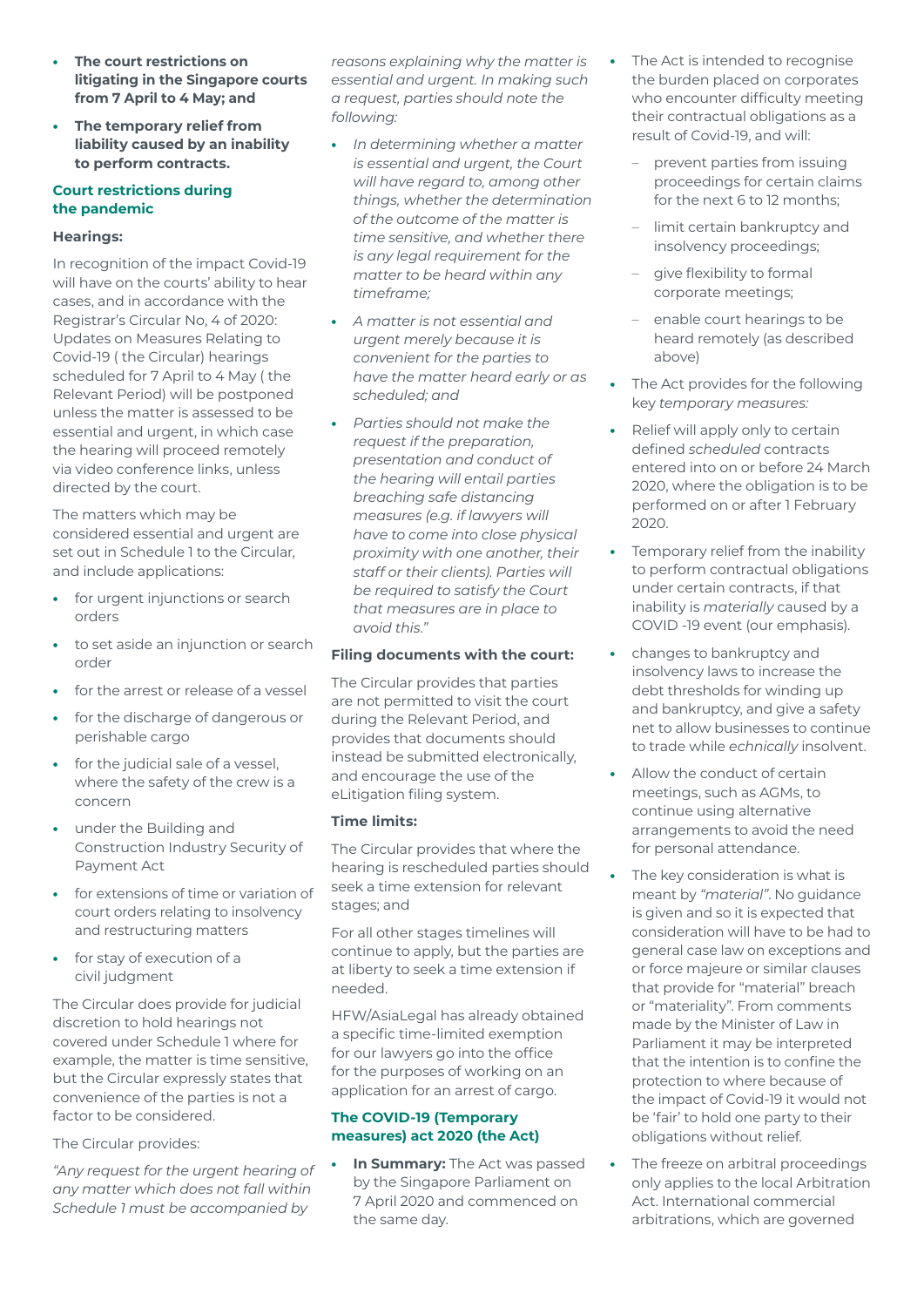

by the International Arbitration Act, do not appear to be covered by the Act and therefore can still be initiated or continued.

**•** To claim relief, a contracting party must give notice to the other party, who is then prohibited from certain actions including: commencing or continuing legal action, eviction due to nonpayment of rent, or repossession of goods used for business.

### **Assessors**

The Act enables the Ministry of Law to appoint a panel of independent assessors to determine any disputes relating to whether the Act applies or relief should be granted and if so in what manner.

The assessor will determine if the inability to perform contractual obligations was due to COVID-19, or in respect of event or tourism contracts, whether it is reasonable for any deposit or part of a deposit to be forfeited.

It is not yet known what qualifications assessors will have and that will follow in further guidelines or legislation, but it is anticipated that they will have legal and or adjudication experience in the relevant sectors.

The assessor's ruling will be binding on the parties and will not be

appealable and failing to comply with an assessor's determination is a criminal offence. Parties appearing before assessors have no right to legal representation and will each bear their own costs. These rules highlight the need for speed and efficiency, perhaps at the expense of due process, but which is a reflection of a scheme introduced as part of emergency measures.

### **To which contracts does it apply?**

- **•** Relief only applies to certain *scheduled* contracts entered into before 24 March 2020.
- **•** Loan or finance contracts provided to small and medium enterprises (SME) where the facility is secured by fixed commercial or industrial assets located in Singapore, including plant or machinery, which are used for business purposes providing:
	- the borrower carries on business in Singapore;
	- At least 30 per cent of the SME's shares or interests are held by citizens or permanent residents of Singapore; and
	- the turnover of the group to which it belongs is not more than \$100 million, in the latest financial year.
- Construction and supply contracts.
- **•** Hire-purchase agreements for commercial vehicles, plant, machinery or fixed assets located in Singapore, which are used for business purposes Contracts or services relating to "events, including the provision of a venue, accommodation, amenities, transport, entertainment, catering, or other goods or services".
- **•** Contracts or services relating to "tourism", defined to mean contracts for:
	- the international carriage of passengers by sea or land;
	- the provision of transport, short-term accommodation, entertainment, dining, catering, tours or other tourism-related goods or services for visitors to Singapore, domestic tourists or outbound tourists; or
	- the promotion of tourism in Singapore or the distribution for the purposes of trade or retail of products related to such tourism.

### **The nature of the relief:**

**•** The object of the Act is to put a freeze on taking legal action for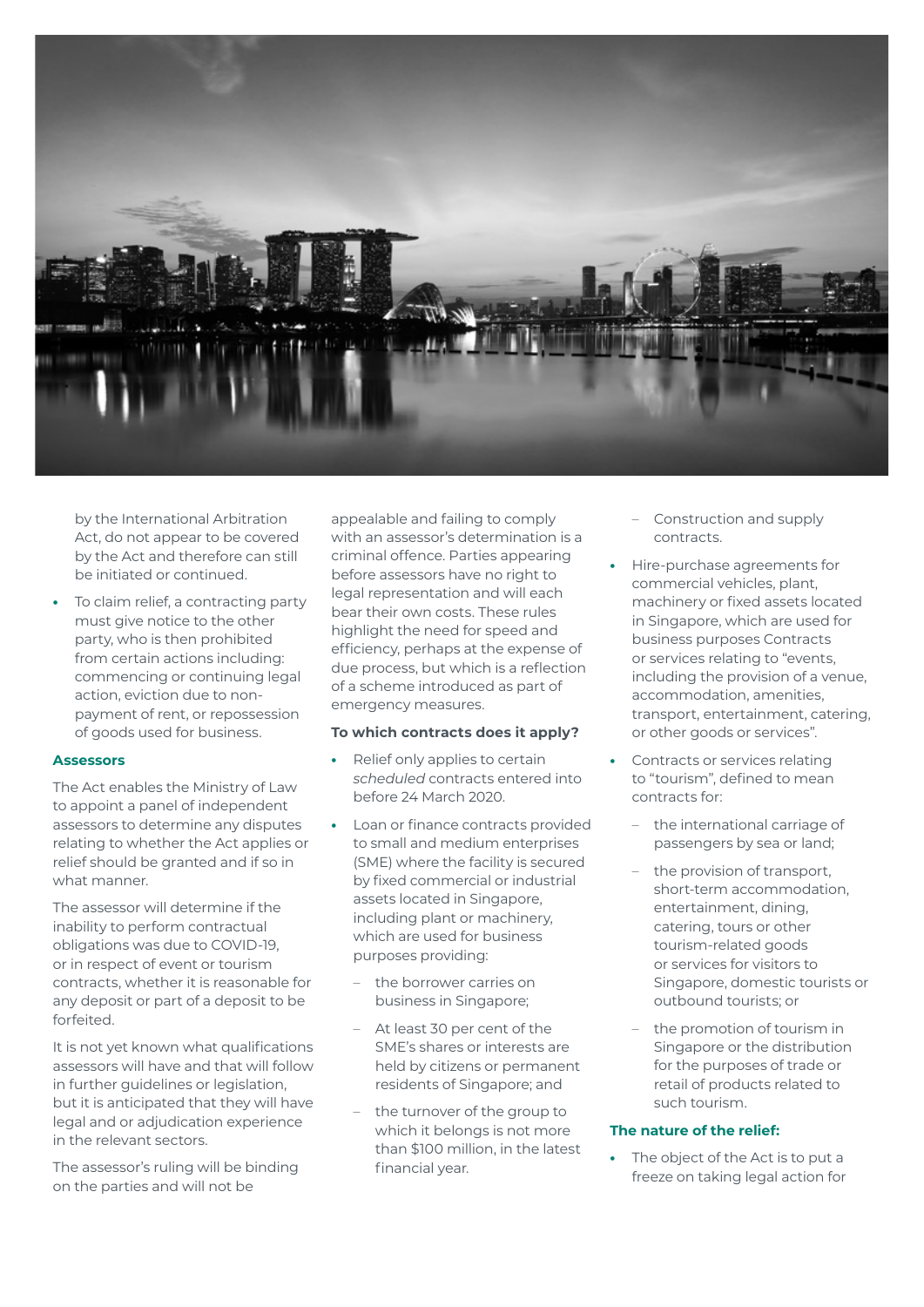# **"Parties appearing before assessors have no right to legal representation and will each bear their own costs."**

breach of the relevant contracts for the next 6 and possibly up to 12 months. The most important thing to note is that the measures are only temporary and will cease either when the Act expires in one year, or if the Act is repealed earlier.

- **•** The Act does not affect the underlying contractual obligations; it only freezes the rights to enforce those obligations, for the prescribed period of time.
- **•** The Act does not operate automatically. Those wishing to seek its protection must serve a notice to invoke the temporary relief. Parties should note that assessors are required to take into account *"the ability and financial capacity"* of a party to perform their obligations. Applicants are likely to be treated differently according to their financial standing, even if they are within the same supply chain.
- **•** If a notice for relief is served then the counterparty is prohibited from:
	- Commencing or continuing court or arbitration proceedings against the party, their guarantor, or surety.
	- Issuing bankruptcy or insolvency action against the party, their guarantor, or surety.
- Enforcing security over any property used for the purpose of trade, business, or profession.
- Repossessing goods under a leasing, hire-purchase or retention of title agreement.
- Terminating a property lease or licence for the non-payment of rent.
- Enforcement of a court judgment, domestic arbitral award, or adjudication under the Security of Payment Act.[13]

### **The impact on specific industries:**

**Construction Contracts:** Construction contracts or supply contracts, as defined by reference to section 2 of the Building and Construction Industry Security of Payment Act ("Security of Payment Act").

- **•** Generally the Act does not affect the underlying contractual obligations; it only freezes the rights to enforce those obligations, for a period of time. There are two exceptions of liquidated damages for construction and supply and non-refundable deposits for event and tourism-related contracts.
- **•** Specific relief is provided to construction contracts including a bar on calls on performance bonds arising as a result of a

COVID-19 event until 7 days before the date of expiry of the relevant bond. A contractor who is concerned that this 7 day period is approaching can make an application to the issuer of the bond for an extension, in which case the Act intervenes to automatically extend the bond to a date 7 days after the period of temporary relief.

- **•** In addition, the Act provides that liquidated or other delay damages are not payable during the period of temporary relief and, indeed, regardless of the contractual allocation of responsibility, where a party becomes unable to perform a contractual obligation and such inability was caused "to a material extent" by a COVID-19 event, the Act provides a defence to any claim for breach of contract.
- **•** The underlying construction contract will deal with a situation such as this where the works are effectively stopped by Government Order and it is important for contractors and suppliers who have been affected by the cessation order to look at their rights under the applicable law and contract in their entirety before deciding how to proceed.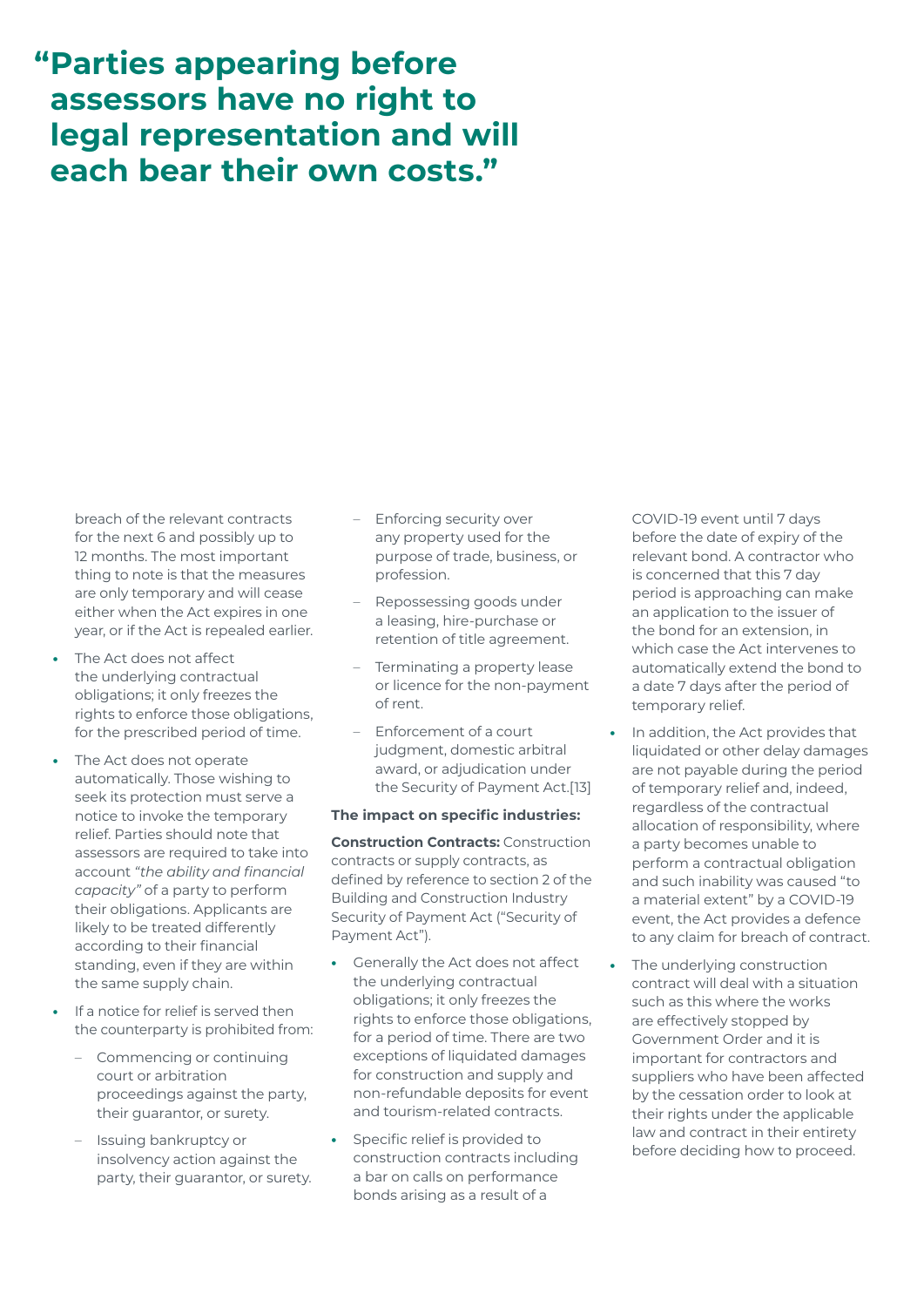**•** It may well be that contractual remedies, such as force majeure or applicable contractual clauses given entitlement to additional time and money and so may be more beneficial than the temporary relief provided by the Act.

## **Shipbuilding**

- **•** As noted above, under section 2 of the Security of Payment Act, it is only construction or supply contracts to that are covered.
- **•** Temporary relief or protection under the Act will not extend to parties to contracts in the marine or shipping sector (e.g. shipbuilding contracts, charterparties, supply of commodities, etc.) as yet, since none of these fall under or appear to be covered under the Act. That said, suppliers involved in the sale and supply of construction materials may find themselves affected if they are involved in trades with construction companies in Singapore.

## **Cruise Ships**

- **•** Cruise ship companies may have to return deposits if served with certificates of relief. They may also be prevented from charging cancellation fees. The definition of *"tourism-related"* contracts includes *"a contract for the provision of transport… for visitors to Singapore, domestic tourists or outbound tourists"*.
- **•** At present relief has not been extended to include types of contracts such as charterparties or commodity contracts in the marine and shipping sector. Parties remain able to seek arrest in Singapore, but will be required to evidence the claim and urgency.

## **Insolvency**

- **•** The Act refers to the Insolvency, Restructuring and Dissolution Act (IRDA). The IRDA is not yet in force, but it is anticipated that the IRDA may come into force sometime this year when the Act may still have effect.
- **•** The Act will provide temporary relief to individuals and businesses

which are badly affected by the COVID-19 pandemic. The Act is aimed at providing companies with an opportunity to work out their imminent current difficulties.

- **•** The Act provides temporary relief for businesses, firms and individuals in financial distress, by making the following modifications to Singapore's Bankruptcy and Insolvency laws:
	- The debt threshold for personal bankruptcy is increased from \$15,000 to \$60,000, and under a debt repayment scheme, and the avoidance of bankruptcy from \$100,000 to \$250,000;
	- The monetary debt threshold for corporate insolvency is raised from \$10,000 to \$100,000; and the period for responding to demands from creditors before there is a presumption of insolvency is increased from 21 days to 6 months.
- **•** Company directors and officers will be temporarily relieved from their obligations to prevent their companies trading while insolvent, but directors will remain criminally liable if debts are fraudulently incurred.

## **In conclusion**

The Act will offer protection to parties seeking to delay payment under the terms of their contracts, but will equally prevent parties form enforcing those payment termswe therefore anticipate their being winners and losers under the Act, and recommend all parties to review their contracts so as to understand which will apply and to then ensure they are in the best possibly position if they need to use the Act or protect themselves from a party seeking to invoke it against them.

Parties should review their contracts to determine whether:

- **•** the date of the contract falls within the prescribed period; and
- **•** they contain force majeure clauses, or are otherwise governed by the Frustrated Contacts Act 1959 (as amended), as these may

negate the protection offered under the Act.

Consideration should also be given to carrying out due diligence on current and new counterparties, especially where credit terms are being agreed as the Act allows parties to continue trading despite being technically insolvent.

For further COVID-19 related resources, please see our dedicated COVID-19 hub<sup>3</sup>.

For further information, please contact:



**PAUL ASTON** Partner, Singapore **T** +65 6411 5338 **E** paul.aston@hfw.com



**MAGDALENE CHEW** Director, AsiaLegal LLC, Singapore **T** +65 6538 4384 **E** magdalene@asialegal.com.sg



**NICOLA GARE** Professional Support Lawyer, London **T** +44 (0)20 7264 8158 **E** nicola.gare@hfw.com